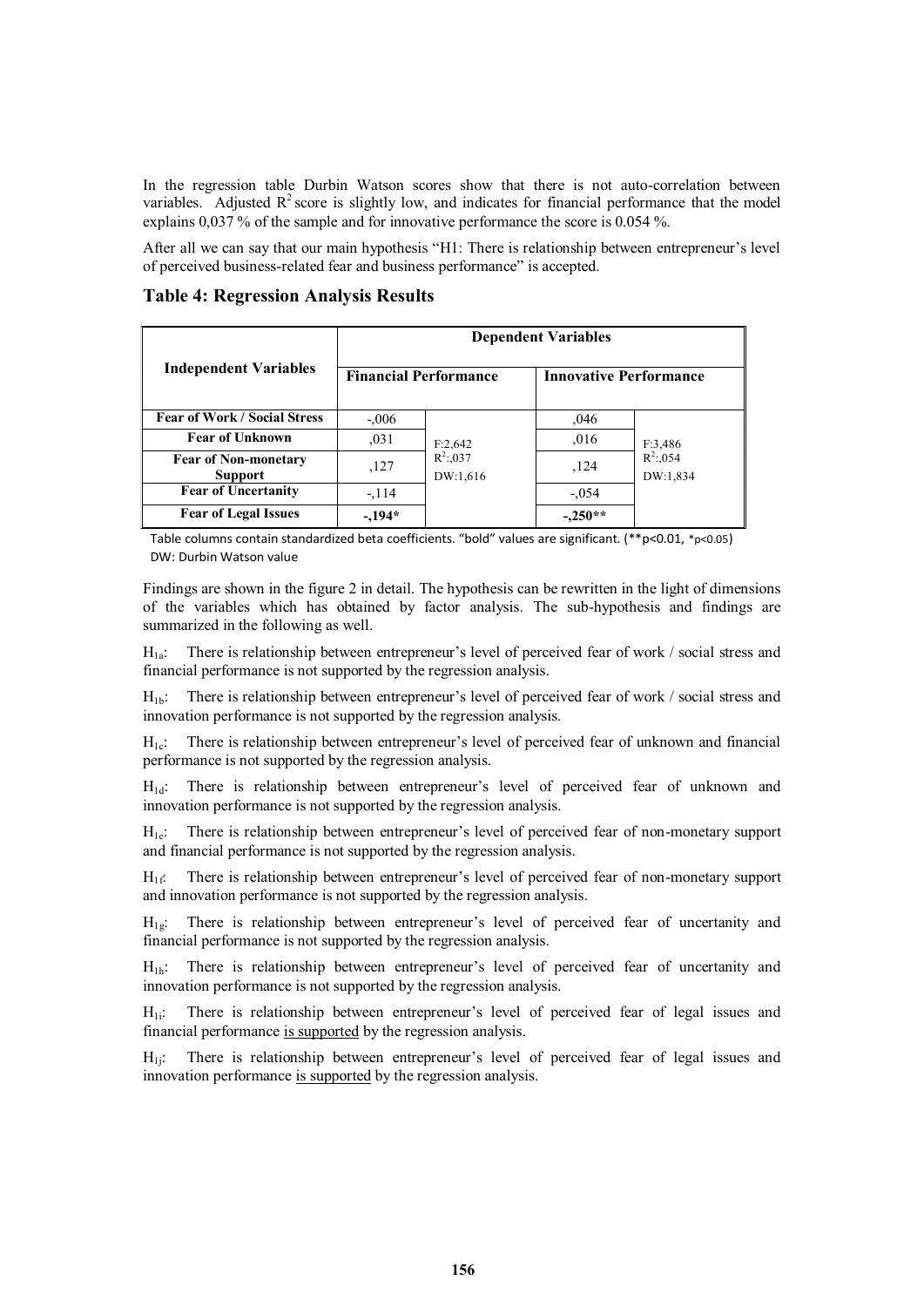



" refers to supported relationship between variables

\* "…" refers to unsupported relationship between variables

## **CONCLUSION**

This research study has aimed to find a link between entrepreneurial fear and business performance. Fear factors affect on performance has been empirically studied in psychology literature for a long time and in workplace literature fear factor's effect on employee' attitudes has been studied accordingly. But although it is suggested by the numerous researchers, there is very little empirical research about the entrepreneurial fear factors which is the motivator point for us. Beside this, the results of the study imply that there could be a link between one of fear factors 'fear of legal issues' and both financial and innovative performance. For other dimensions results were insignificant for our sample. As it is stated in GEM global report (2009) institutional environment has strong influence on entrepreneurial activities, and our study supports the findings. In addition to these the report indicates that although there are governmental obstacles entrepreneurs in Turkey are less fearful comparing to other countries.

Specific success factors and entrepreneurial personal factors that are mentioned in the related literature are asked to the participants. We found that in our sample enterprise owners are satisfied with their performance; most of them are experienced and relatively high amount of them are born global firms which is a predictor of success according to related literature. As another significant finding; entrepreneurs" fathers are parallel to literature mostly an entrepreneur in this sample. And the most motivator factor for entrepreneurs "want to be employer" as parallel to other researchers findings. Numerous questions are asked beside these and the relationship between fear factors and demographic variables are investigated but no significant relationship found.

## **LIMITATIONS AND IMPLICATIONS**

Sample was unwilling to answer such private questions; because of their position and data gathering method (face-to-face). Both performance and fear are based on perception; this may be a limitation for defining the objective results. Because the dimensions of fear except "fear of legal issues" are insignificant, the researchers should continue to test the validity of the questionnaire with different samples and the suggested relationship should be supported empirically with different cultures. May be different scales can be developed. Beside firm performance, different outputs such as creativity, well-being and organizational climate can be investigated in relation with fear of entrepreneurs.

Business owners should become more aware of and willing to seek help from coaches, mentors, and consultants in order to cope with their fears about business. Business educators should give attention to fear management interventions in their education programs so that entrepreneurs can have enough knowledge about the subject. And lastly enterprise owner should be supported by government because the negative outputs indirectly affect the whole economic system.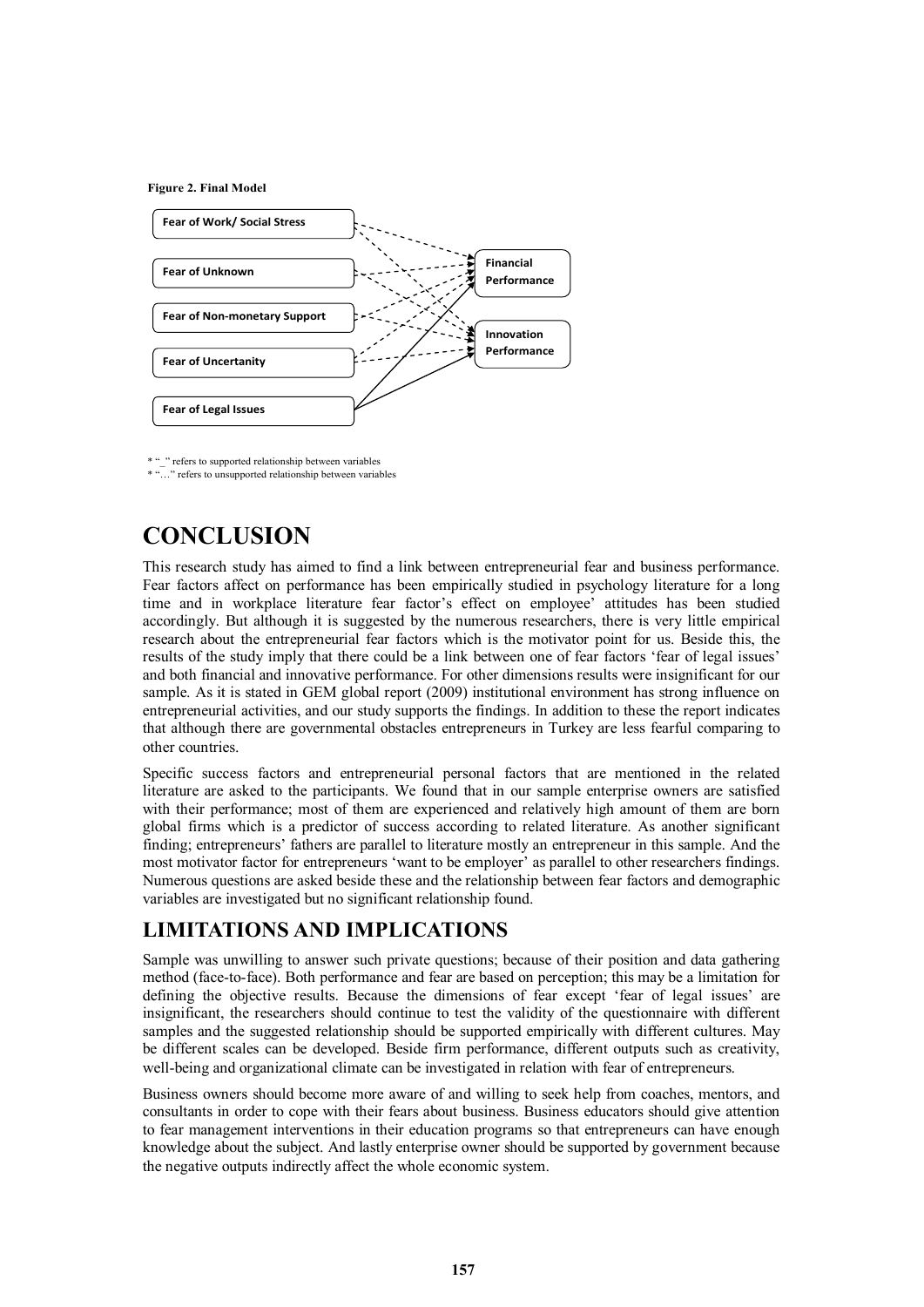## **REFERENCES**

Aspelund, A. and Moen, O. (2005), Small international firms: Typology, performanceand implications, Management International Review, 45,pp. 37-57.

Baron, R. (1998), Cognitive mechanisms in entrepreneurship: why and when entrepreneurs think differently than other people, Journal of Business Venturing,13 (4), pp.275-294.

Baron, R.A. (2004), The cognitive perspective: a valuable tool for answering entrepreneurship"s basic "why" questions, Journal of Business Venturing, 19, pp. 221-239

Barsade, S. Gibson, D. (2007), Why does affect matter in organizations, Academy of Management Perspectives, 21 (1), pp.36–59.

Benzing, C. Chu, H. M. and Kara, O. (2009), Entrepreneurs in Turkey: A Factor Analysis of Motivations, Success Factors and Problems, Journal of Small Business Management, 47, pp. 58-91.

Blanke, G. (2004), Speaking of success: Pressures entrepreneurs face and how they can overcome them, In E. Byron .Small Business A Special Report, Wall Street Journal (Eastern ed.), Jul 12, pp.10.

Börü, D. (2006), Girişimcilik Egilimi Marmara Üniversitesi işletme Bölümü Ögrencileri Üzerine Bir Araştırma, istanbul: Marmara Üniversitesi, pp.733.

Bridge, S. vd. (l998), Understanding Enterprise, Entrepreneurship And Small Business, Macmillan Business, London.

Brun de Pontet, S. (2004), Business and well-being: The experience of entrepreneurs. M.A. dissertation, Concordia University, Canada.

Brundin, E. Patzelt, H. Shepherd, D. (2008), Managers' emotional displays and employees' willingness to act entrepreneurially. Journal of Business Venturing 23 (2), pp.221- 243

Buck, T. (2004), Ans balk at starting their own businesses, Financial Times, March, p. 8.

Cardon, M.Wincent, J. Singh, J. Drnovsek, M. (2009), The nature and experience of entrepreneurial passion. Academy of Management Review 34, (3).

Collins,D.D.,(2007), Entrepreneurıal Success: The Effect Of Fear On Human Performance, A Dissertation Presented in Partial Fulfillment Of the Requirements for the Degree Doctor of Philosophy.

Cook, P. (2005), Formalized risk management: Vital tool for project and business success, Cost Engineering, 47 (8),pp.12-13.

Corbett, A. (2007), Learning asymmetries and the discovery of entrepreneurial opportunities. Journal of Business Venturing 22 (1), pp. 97-118.

Corbett, A. Hmieleski, K. (2007), The conflicting cognitions of corporate entrepreneurs. Entrepreneurship Theory and Practice 31 (1), pp.103–121.

Corbett, A. Hmieleski, K.(2007), The conflicting cognitions of corporate entrepreneurs, Entrepreneurship Theory and Practice 31 (1),pp. 103–121.

Coulter, M.(2001), Entrepreneurship in Action, Prentice Hall Inc, New Jersey.

Doctor, M. and Kahn P. (1989), The Encyclopaedia of Phobias, Fears, and Anxieties, Facts on File,New York.

Eren, Ş. (2006), Şirket Girişimciliğine Etki Eden Faktörler Ve Şirket Girişimciliği İle İşletme Performansı İlişkisi Üzerine Bir Saha Araştırması, Gebze Yüksek Teknoloji Enstitüsü, Sosyal Bilimler Enstitüsü, Yayınlanmamış Doktora Tezi (Supervisor Cemal Zehir).

Farmilant, S. R. (1995), Rasch analysis of the fear survey schedule-III. Psy.D. dissertation, Adler School of Professional Psychology, United States Illinois.

Farzaneh,G.Hassan,A.Gholamreza,P.Mirsalaldin,E. Parviz,A.Alireza H.(2010), Relationship Between Creativity, Grade Point Average, Achievement Motivation, Age and Entrepreneurship among University Students, Australian Journal of Basic and Applied Sciences, 4(10),pp.5372-5378.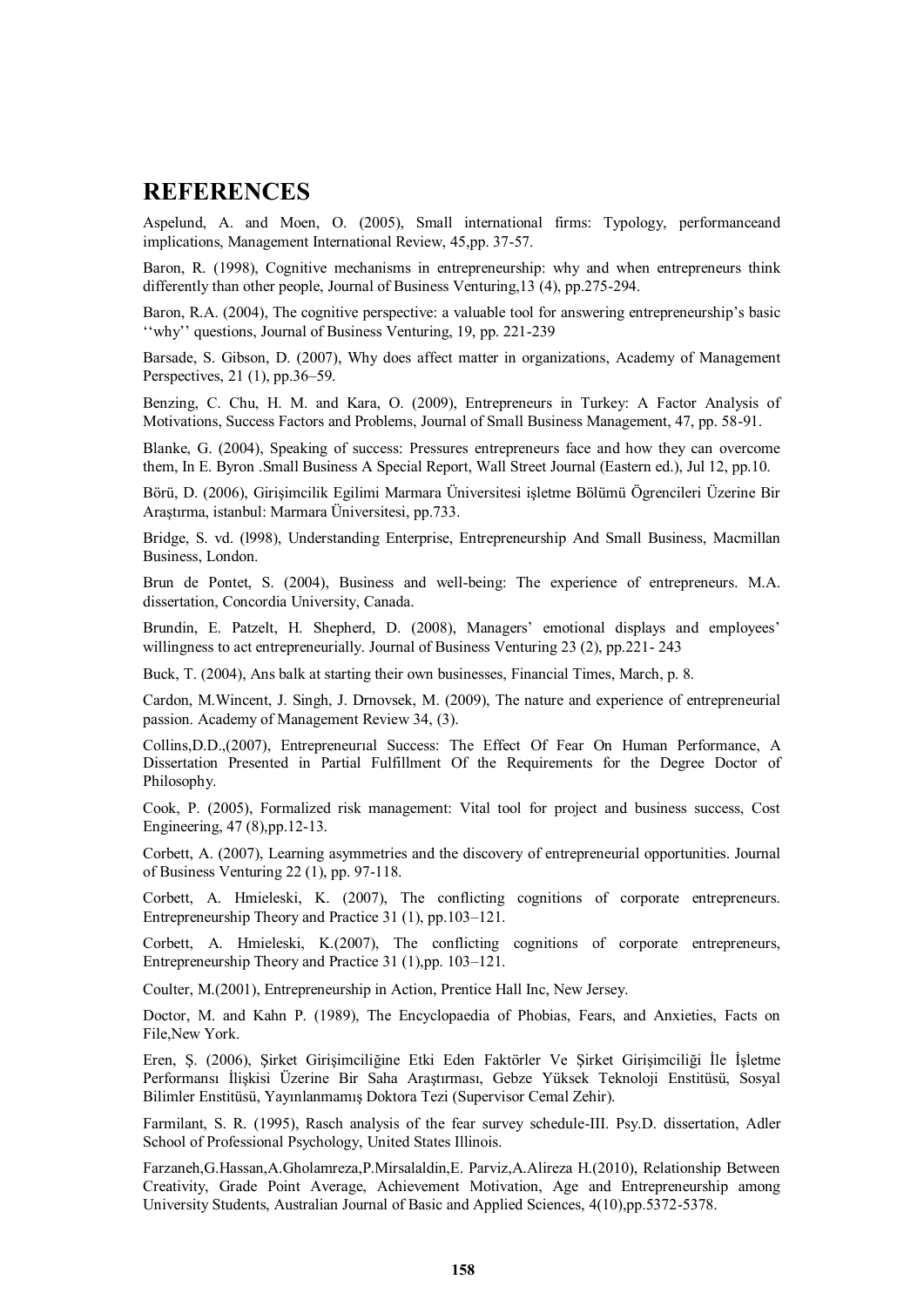Forgas, J, (2000), Feeling and Thinking: Affective Influences on Social Cognition. Cambridge University Press, New York.

Gleason, K., Madura, J., Wiggenhorn, J. (2006), Operating characteristics, risk, and performance of born-global Firms, International Journal of Managerial Finance, 2,pp. 1743- 9132.

Gliner, J.A. Morgan, A.G. (2000), Research methods in applied settings: an integrated approach to design and analysis, pp.313.

Hareli, S., Shomrat, N., & Biger, N. (2005), The role of emotions in employees' explanations for failure in the workplace. Journal of Managerial Psychology, 20(8), pp. 663-680.

Helms, M. M. (2003), Japanese managers: Their candid views on entrepreneurship, Competitiveness Review, 13(1), pp. 24.

Howorth, C., Tempest, S., Coupland, C. (2005). Rethinking entrepreneurship methodology and definitions of the entrepreneur, Journal of Small Business and Enterprise Development, 1.12 (1), pp.24-40.

Karateke, G. (2006), Kadınları Girişimciliğe İten Faktörler, Marmara Üniversitesi Sosyal Bilimler Enstitüsü (Yayınlanmamış Yüksek Lisans Tezi), İstanbul.

Knight, G. Çavuşgil, S. (2005), A taxonomy of born-global firms, Management International Review, 45,pp. 15–35.

Kutanis, R. Özen – Alpaslan, Sümeyra (2006),Girişimci ve Yönetici Kadınların Profili Farklı mıdır?, Afyon Kocatepe Üniversitesi İİBF Dergisi, c. VIII, sy.2, pp. 139-153.

Kutanis, R, Hancı, A.(2004), "Kadın Girişimcilerin Kişisel Özgürlük Algılamaları", 3.Ulusal Bilgi, Ekonomi ve Yönetim Kongresi, 25-27 Mayıs, Eskişehir.

Lazarus, R. (1991), Emotion and Adaptation. Oxford University Press, New York.

Mogharabi, S. (2005), Lesson from the Donald: Here are our five favorite business lessons form Donald Trump"s hit show, "the apprentice." Pool and Spa News, June.

Naktiyok, A. (2004), İç Girişimcilik, Beta Basım Yayım, İstanbul.

Niels, K.D.Ernesto, B.JAmorós, J.E.(2010),Global Entrepreneurship Monitor (GEM), Global Report.

Oviatt, B.McDougall, P. (1994), Toward a theory of international new ventures, Journal of International Business Studies, 25,pp. 45–64

Rose, R.C.Kumar N. and Yen, L. (2006), Entrepreneurs Success Factors and Escalation of Small and Medium-sized Enterprises in Malaysia, Journal of Social Sciences 2 (3),pp. 74-80.

Roseman, I. (2001), A model of appraisal in the emotion system: integrating theory, research, and applications. In: Appraisal Processes in Emotion: Theory, Methods and Research. Oxford University Press, New York.

Runyan, R. C. (2005), Predicting downtown and small business success:A resourcebased view. Ph.D. dissertation, Michigan State University.Ryan, K. D. And Oestreich, D. K. (1998), Driving fear out of the workplace: Creating the high trust, high performance organization. Jossey-Bass Books: San Francisco.

Ryan, K. and Oestreich, D. (1991), Driving fear out of the organisation, Jossey-Bass Publishers, San Francisco.

Shahhosseini, A.Kavousy, E.Shirsavar, H.R.Ardahaey, F.(2011), Appointing the Level of Individual Entrepreneurship of Islamic Azad University Students, Asian Social Science Vol. 7, No. 1; January, pp.106-114.

 Shane, S., (2003). A General Theory of Entrepreneurship: The Individual-Opportunity Nexus. Elgar, Cheltenham, UK and Northampton, Mass.

Shane, S. Venkataraman, S. (2000), The promise of entrepreneurship, Academy of Management Review 25 (1), pp.217-226.

Stern, S. (2004). Rules to stay cool in the office jungle, Financial Times, May 5, p. 12.